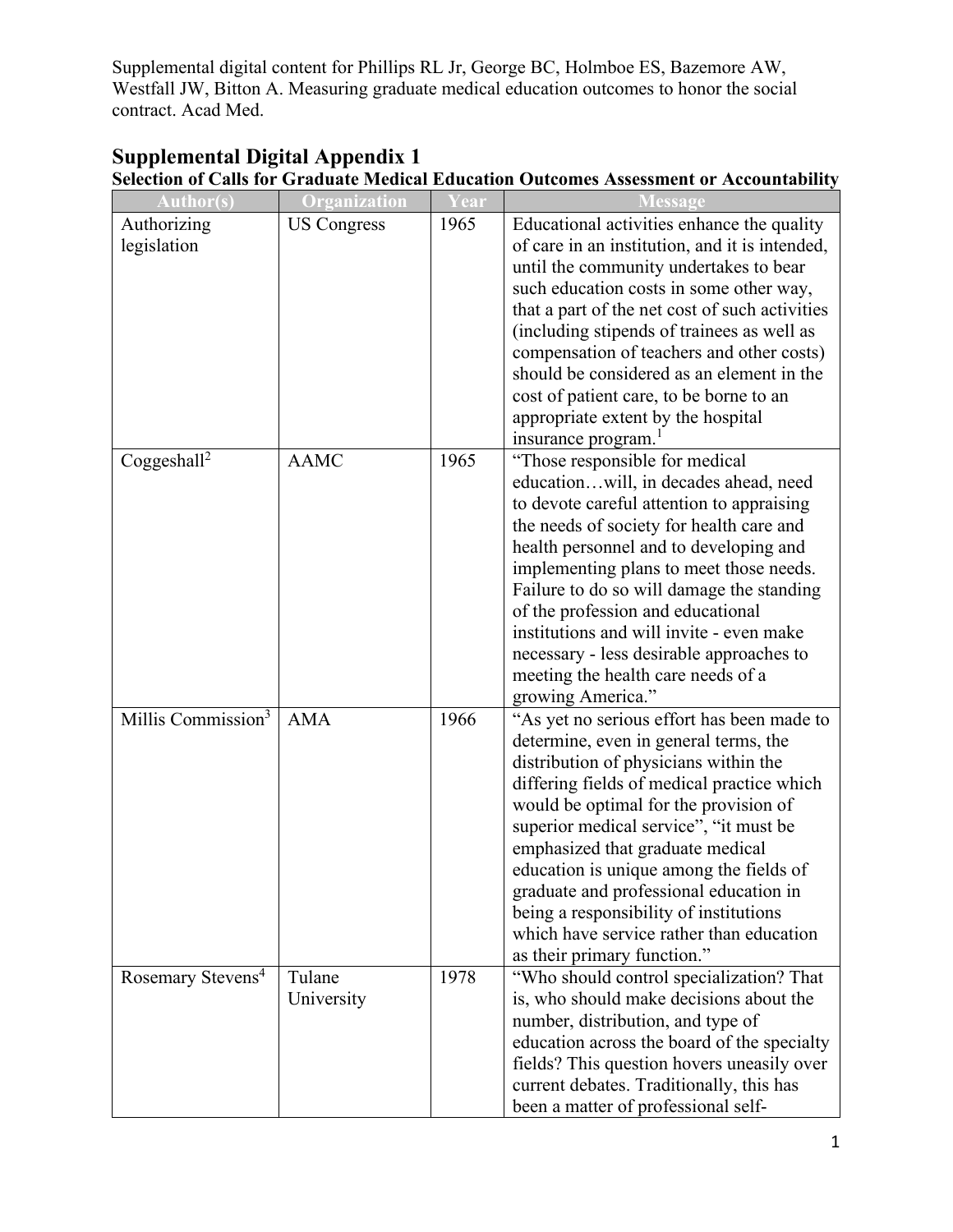|                           |                      |      | regulation." "[H]ow far should the<br>distribution of residencies match |
|---------------------------|----------------------|------|-------------------------------------------------------------------------|
|                           |                      |      | perceived manpower needs?"                                              |
| Work Group on the         | National Center      | 1976 | Called for the research community to                                    |
| Education of the          | for Health           |      | undertake studies designed to explore the                               |
| <b>Health Professions</b> | Services             |      | relationships between specific medical                                  |
| and the Nation's          | Research             |      | education interventions and the clinical                                |
| Health <sup>5</sup>       |                      |      | outcomes produced by practicing                                         |
|                           |                      |      | physicians.                                                             |
| Institute of              | <b>IOM</b> Consensus | 1989 | The committee recommends an                                             |
| Medicine <sup>6</sup>     | Report. Primary      |      | adjustment to the Medicare payment for                                  |
|                           | Care Physicians:     |      | the direct costs of GME that would create                               |
|                           | Financing Their      |      | an incentive to establish residencies in                                |
|                           | Graduate Med         |      | primary care and to place those residents                               |
|                           | <b>Education</b> in  |      | in primary care ambulatory settings.                                    |
|                           | Ambulatory           |      |                                                                         |
|                           | Settings             |      |                                                                         |
| Cohen <sup>7</sup>        | <b>AAMC</b>          | 1999 | Complaints about how graduates of                                       |
|                           |                      |      | training programs do their jobs could test                              |
|                           |                      |      | public support and faith in our training                                |
|                           |                      |      | programs.                                                               |
| Rosenthal $8$             | <b>SUNY Buffalo</b>  | 2000 | 76% of Rural Training Track graduates                                   |
|                           |                      |      | are practicing in rural America and                                     |
|                           |                      |      | graduates describe themselves as prepared                               |
|                           |                      |      | for rural practice.                                                     |
| Oliver, Grover,           | California           | 2001 | "Future policy decisions should reston                                  |
| $Lee^9$                   | HealthCare           |      | clearer agreement about which personal                                  |
|                           | Foundation           |      | services and public goods provided by                                   |
|                           |                      |      | teaching hospitals deserve governmental                                 |
|                           |                      |      | support."                                                               |
| Task Force on             | The                  | 2001 | Training Tomorrow's Doctors: The                                        |
| Academic Health           | Commonwealth         |      | Medical Education Mission of Academic                                   |
| Centers <sup>10</sup>     | Fund                 |      | Health Centers "the available data are                                  |
|                           |                      |      | insufficient to judge the performance of                                |
|                           |                      |      | academic health centers in discharging                                  |
|                           |                      |      | their educational responsibilities beyond                               |
|                           |                      |      | establishing a minimum level of                                         |
|                           |                      |      | competency." Recommended \$25 million                                   |
|                           |                      |      | in federal support to produce valid and                                 |
|                           |                      |      | reliable measures of the costs and quality                              |
|                           |                      |      | of medical education.                                                   |
| Whitcomb <sup>11</sup>    | <b>AAMC</b>          | 2002 | "More than ever, the public expects the                                 |
|                           |                      |      | academic community to ensure that                                       |
|                           |                      |      | doctors who are completing residency                                    |
|                           |                      |      | training and entering practice are well                                 |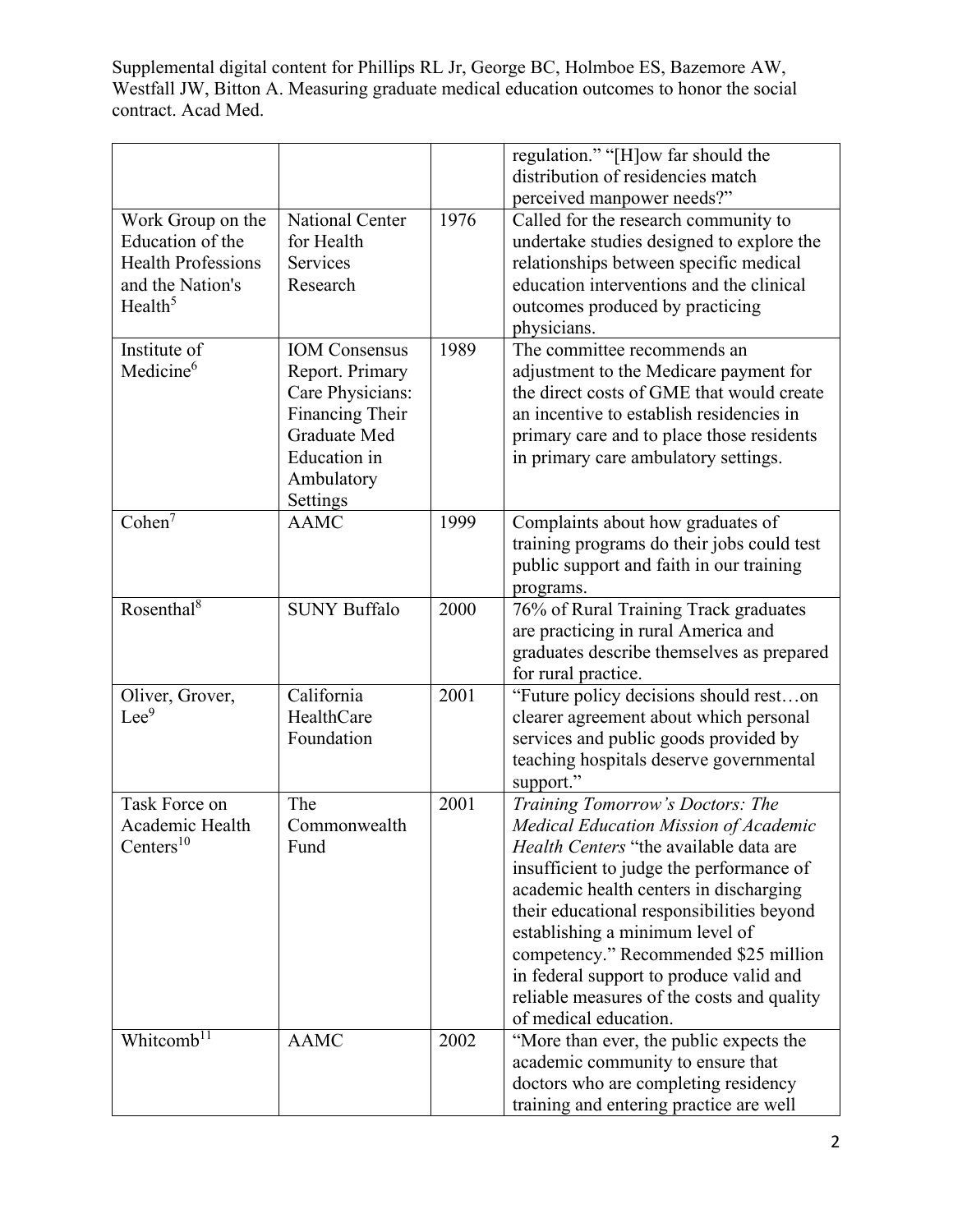|                                                                  |                                                                                  |      | prepared to provide high-quality medical<br>careIt is time for the research<br>community to embrace a research agenda<br>that will meet this need. It is staggering to<br>imagine what the present state of medical<br>education would be like if the research<br>agenda proposed by the Work Group on<br>the Education of the Health Professions<br>and the Nation's Health had been adopted<br>by the research community 25 years ago.<br>Even more important, imagine how the<br>quality of health care might be improved<br>in the future if the medical education<br>community focuses its efforts on this<br>agenda beginning today." |
|------------------------------------------------------------------|----------------------------------------------------------------------------------|------|---------------------------------------------------------------------------------------------------------------------------------------------------------------------------------------------------------------------------------------------------------------------------------------------------------------------------------------------------------------------------------------------------------------------------------------------------------------------------------------------------------------------------------------------------------------------------------------------------------------------------------------------|
| Chen, Bauchner,<br>Burstin <sup>12</sup>                         | AHRQ, Boston<br>University                                                       | 2004 | "There exists an opportunity to create a<br>research agenda in medical education<br>outcomes research that is<br>multidisciplinary, broad based, and<br>focused on patient centered outcomes."                                                                                                                                                                                                                                                                                                                                                                                                                                              |
| Medicare Payment<br>Advisory<br>Committee $13$                   | June 2010<br><b>MEDPAC Report</b><br>to Congress:<br>Chapter 4: GME<br>Financing | 2010 | Increase accountability for Medicare's<br>GME payments via: Performance-based<br>incentive program and Publishing<br>Medicare's payments and teaching costs                                                                                                                                                                                                                                                                                                                                                                                                                                                                                 |
| Council on<br><b>Graduate Medical</b><br>Education <sup>14</sup> | $20th$ Report to<br>Congress                                                     | 2010 | "Medical Schools and academic health<br>centers should develop an accountable<br>mission statement and measures of social<br>responsibility to improve the health of all<br>Americans."                                                                                                                                                                                                                                                                                                                                                                                                                                                     |
| Weida, Phillips,<br>Bazemore <sup>15</sup>                       | Robert Graham<br>Center<br>Boston<br>University                                  | 2010 | Just as Ebell demonstrated decreased<br>student interest in low-compensation<br>primary care specialties, teaching<br>hospitals have also favored higher revenue<br>generating specialty training over primary<br>care positions.                                                                                                                                                                                                                                                                                                                                                                                                           |
| Grover $\overline{^{16}}$                                        | <b>AAMC</b>                                                                      | 2013 | The AAMC identified twelve proposals<br>between 2010 and 2013 to make<br>wholesale cuts to GME funding.                                                                                                                                                                                                                                                                                                                                                                                                                                                                                                                                     |
| Chen, Petterson,<br>Phillips, Mullan,<br>Bazemore <sup>17</sup>  | Robert Graham<br>Center, George<br>Washington<br>University                      | 2013 | Teaching hospitals can declare and<br>demonstrate a return for this public<br>investment, and it is possible to measure<br>specific outcomes of this investment.                                                                                                                                                                                                                                                                                                                                                                                                                                                                            |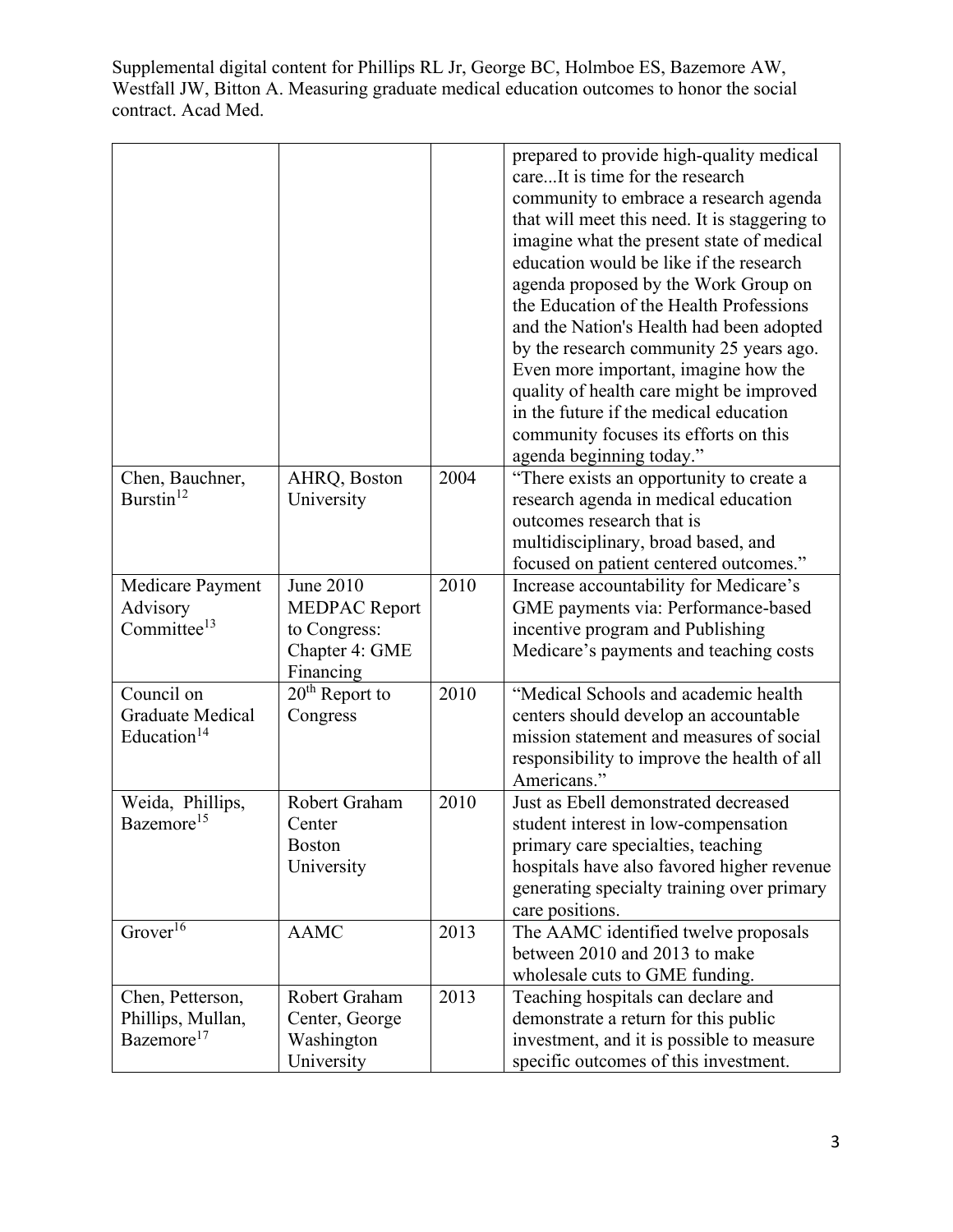| Reddy, Lazreg,         | Robert Graham          | 2013 | Qualitative study of GME stakeholders       |
|------------------------|------------------------|------|---------------------------------------------|
| Phillips, Bazemore,    | Center, ABFM,          |      | produced three themes about social          |
| Lucan $18$             | <b>Albert Einstein</b> |      | accountability: (1) creating a diverse      |
|                        | College of             |      | physician workforce to address regional     |
|                        | Medicine, Mt           |      | needs and primary care and specialty        |
|                        | Sinai School of        |      | shortages; (2) ensuring quality in training |
|                        | Medicine,              |      | and care to best serve patients; and (3)    |
|                        | American               |      | providing service to surrounding            |
|                        | <b>Medical Student</b> |      | communities and the general public.         |
|                        | Association            |      | Suggestions for measuring social            |
|                        |                        |      | accountability included reviewing           |
|                        |                        |      | graduates' specialties and practice         |
|                        |                        |      | locations, evaluating curricular content,   |
|                        |                        |      | and reviewing program services to           |
|                        |                        |      | surrounding communities.                    |
| Chen, Xierali,         | Robert Graham          | 2013 | The Medicare Prescription Drug,             |
| Piwnica-Worms,         | Center, George         |      | Improvement, and Modernization Act of       |
| Phillips <sup>19</sup> | Washington             |      | 2003 redistributed nearly 3,000 residency   |
|                        | University             |      | positions among the nation's hospitals,     |
|                        |                        |      | largely to train more residents in primary  |
|                        |                        |      | care and in rural areas. Less than 3% went  |
|                        |                        |      | to rural and the relative allocation to     |
|                        |                        |      | nonprimary care training was twice as       |
|                        |                        |      | large as to primary care                    |
| Phillips, Petterson,   | Robert Graham          | 2013 | 31-52% of trainees exposed to safety net    |
| Bazemore <sup>20</sup> | Center, ABFM           |      | settings during training return to practice |
|                        |                        |      | in one of those settings compared to 2%     |
|                        |                        |      | of all residency graduates who practice in  |
|                        |                        |      | one of these settings.                      |
| Institute of           | Graduate medical       | 2014 | The system's only mechanism for             |
| Medicine $21$          | education that         |      | ensuring accountability is the requirement  |
|                        | meets the              |      | that residency programs be accredited.      |
|                        | nation's health        |      | The system does not yield useful data on    |
|                        | needs                  |      | program outcomes and performance.           |
|                        |                        |      | There is no mechanism for tying             |
|                        |                        |      | payments to the workforce needs of the      |
|                        |                        |      | health care delivery system.                |
|                        |                        |      | The committee strongly urges Congress to    |
|                        |                        |      | amend Medicare law and regulation to        |
|                        |                        |      | begin the transition to a performance-      |
|                        |                        |      | based system of Medicare GME funding.       |
|                        |                        |      | Create a GME Policy Council in the          |
|                        |                        |      | Office of the Secretary of the U.S.         |
|                        |                        |      | Department of Health and Human              |
|                        |                        |      | Services Development to (2 of 5)            |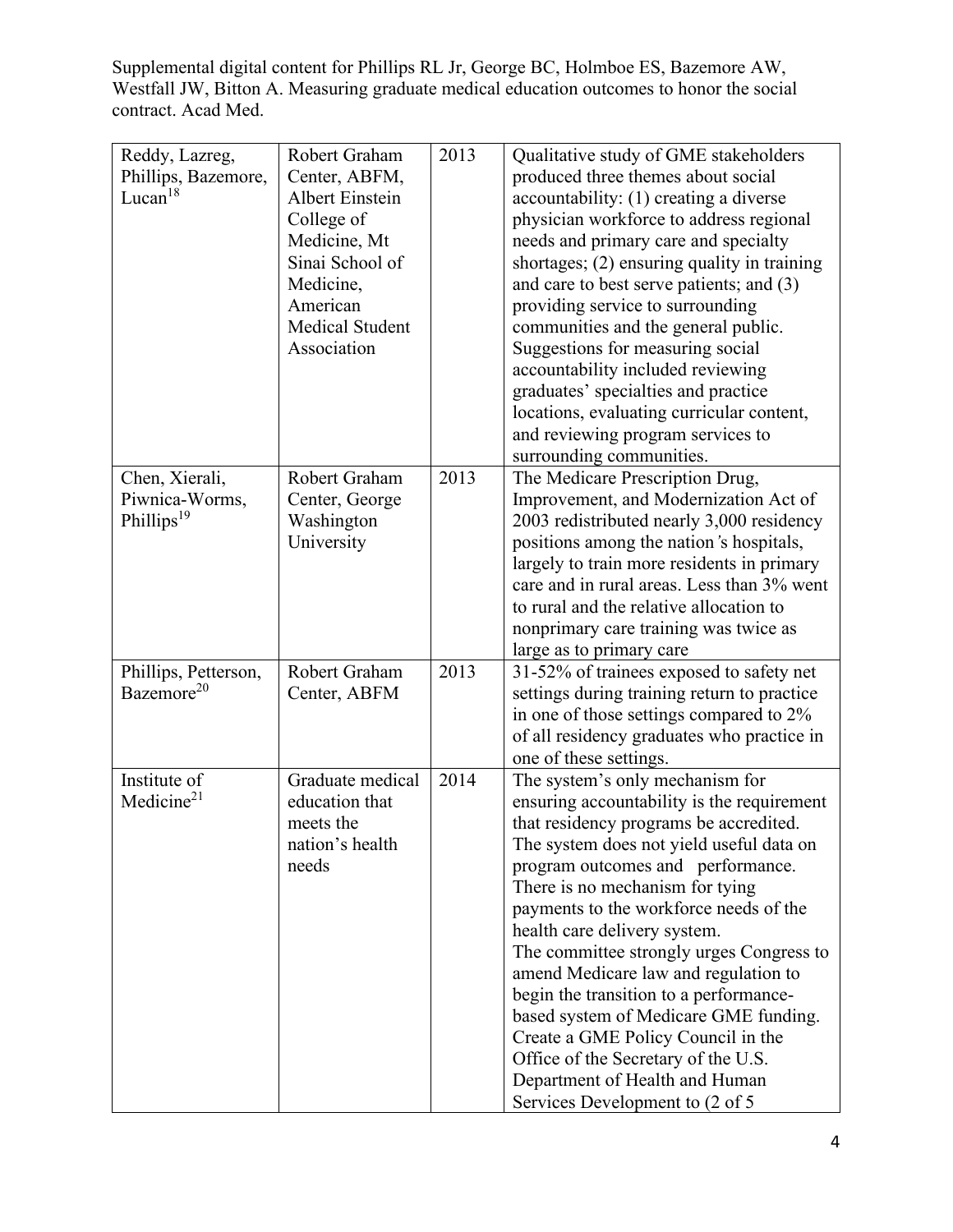|                                                                 |                                                                          |      | recommendations) provide oversight of a<br>strategic plan for Medicare GME<br>financing; and, provide research and<br>policy development regarding the<br>sufficiency, geographic distribution, and<br>specialty configuration of the physician<br>workforce.<br>Establish a GME Center within the<br>Centers for Medicare & Medicaid<br>Services with the following capacity (1 of<br>3 recommendations): Data collection and<br>detailed reporting to ensure transparency<br>in the distribution and use of Medicare<br>GME funds.                                                                                                                             |
|-----------------------------------------------------------------|--------------------------------------------------------------------------|------|------------------------------------------------------------------------------------------------------------------------------------------------------------------------------------------------------------------------------------------------------------------------------------------------------------------------------------------------------------------------------------------------------------------------------------------------------------------------------------------------------------------------------------------------------------------------------------------------------------------------------------------------------------------|
| Peterson, Careck,<br>Holmboe, et al <sup>22</sup>               | ABFM, ACGME,<br>University of<br>Florida,<br>University of<br>Cincinnati | 2014 | ABMS boards have a wealth of data on<br>physicians collected as a by-product of<br>MOC and business operations. Further,<br>many ABMS boards collect practice<br>demographics and scope-of-practice<br>information through MOC enrollment<br>surveys or recertification examination<br>questionnaires. These data are potentially<br>valuable in helping residencies know what<br>their graduates are doing in practice.<br>ABMS member boards and the ACGME<br>should broaden their long-standing<br>relationship to further develop shared<br>roles and data-sharing mechanisms to<br>better inform residencies and the public<br>about GME training outcomes. |
| Chen, Petterson,<br>Phillips, Bazemore,<br>Mullan <sup>23</sup> | George<br>Washington<br>University,<br><b>ABFM</b>                       | 2014 | Among primary care physicians who<br>completed residency training between<br>1992 and 2010, the spending patterns in<br>the HRR in which their residency program<br>was located were associated with<br>expenditures for subsequent care they<br>provided as practicing physicians for<br>Medicare beneficiaries. This raises the<br>possibility that interventions during<br>residency training may be able to<br>contribute to the control of future health<br>care spending.                                                                                                                                                                                  |
| Phillips, Bitton <sup>24</sup>                                  | ABFM, Harvard                                                            | 2014 | Most training institutions do not have a<br>uniquely stated GME mission. Without a<br>clear GME mission statement, GME                                                                                                                                                                                                                                                                                                                                                                                                                                                                                                                                           |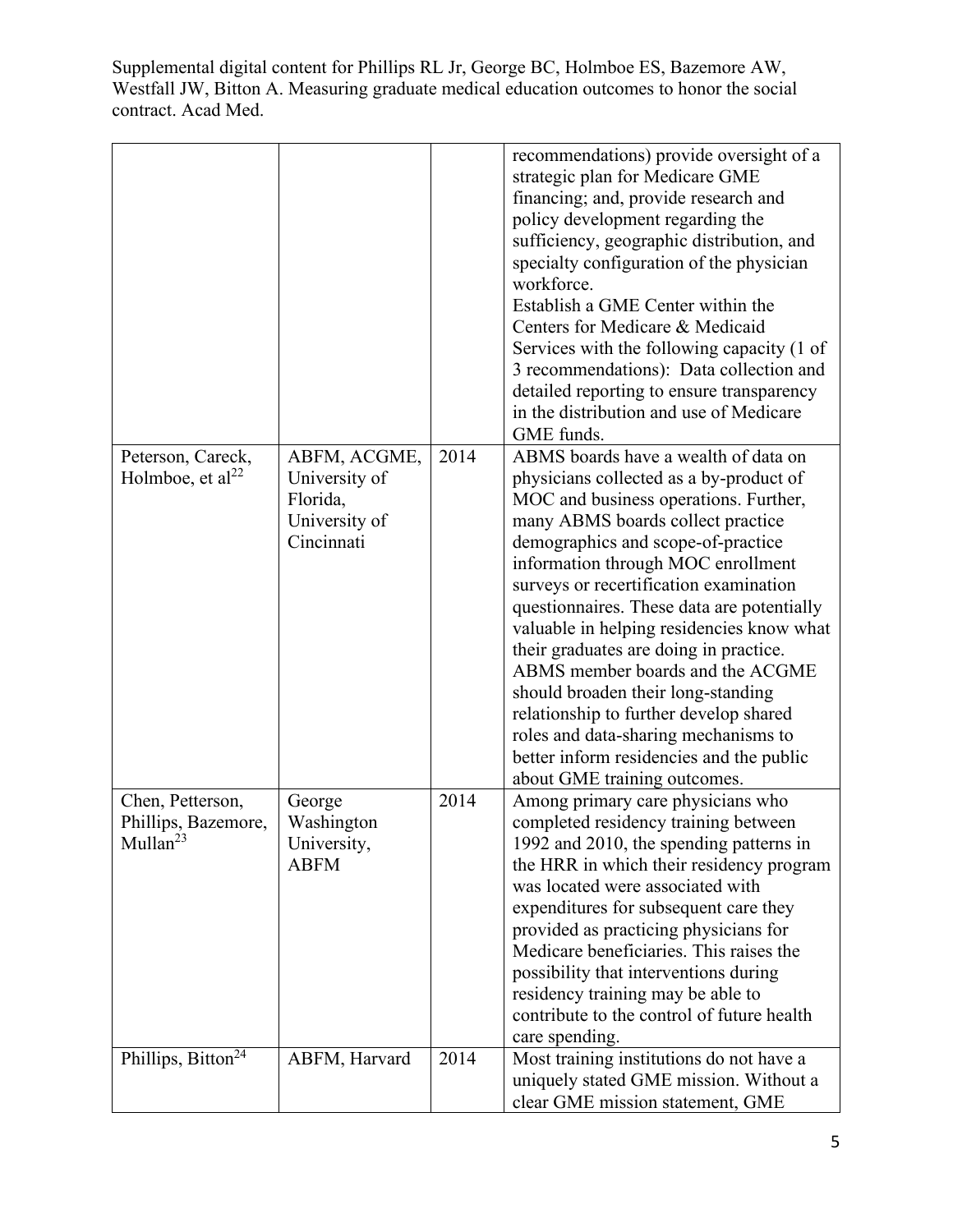|                                                                            |                                            |      | training and output commonly devolve to<br>reflect the hospital's dominant business<br>strategy. As AHCs reform their business<br>models and social contracts, it makes<br>sense to also enunciate a new GME<br>mission that clarifies whom GME serves.                                                                                                                                                                                                                                                                                         |
|----------------------------------------------------------------------------|--------------------------------------------|------|-------------------------------------------------------------------------------------------------------------------------------------------------------------------------------------------------------------------------------------------------------------------------------------------------------------------------------------------------------------------------------------------------------------------------------------------------------------------------------------------------------------------------------------------------|
| Weinstein <sup>25</sup>                                                    | Partners<br>HealthCare<br>System           | 2015 | Key requirements for achieving<br>meaningful GME accountability are<br>proposed, including (1) a more effective<br>partnership with the public; (2) explicit<br>goals and assigned responsibilities,<br>reflecting reasonable expectations of what<br>GME can accomplish; (3) reliable metrics<br>for GME outcomes; and (4) a governance<br>system that provides coordination and has<br>the authority to effect changes.                                                                                                                       |
| Office of<br>Management and<br>Budget <sup>26</sup>                        | <b>HHS Budget</b><br>proposal 2016         | 2016 | Would give the Secretary authority to set<br>standards for teaching hospitals receiving<br>GME Payments particularly for primary<br>care.                                                                                                                                                                                                                                                                                                                                                                                                       |
| Weidner, Chen,<br>Peterson <sup>27</sup>                                   | University of<br>Washington<br><b>ABFM</b> | 2017 | The National Family Medicine Graduate<br>Survey is a collaboration of the American<br>Board of Family Medicine and<br>Association of Family Medicine Program<br>Directors that enables quality feedback<br>from family physicians three years out of<br>training on training outcomes for<br>residencies to monitor and improve their<br>programs. The survey collects data that<br>would meet the ACGME's requirement<br>for surveying graduates and improve<br>residency training, the specialty, and<br>ultimately the health of the public. |
| Weinstein <sup>28</sup>                                                    | Partners<br>HealthCare<br>System           | 2017 | Assessment of the impact of individual<br>residency graduates, the performance of<br>graduate medical education programs, and<br>the collective contribution of our GME<br>"system" would help inform policy<br>decisions and facilitate efforts to cultivate<br>evidence-based GME.                                                                                                                                                                                                                                                            |
| Phillips, Petterson,<br>Bazemore,<br>Wingrove, and<br>Puffer <sup>29</sup> | ABFM, Robert<br>Graham Center              | 2018 | The "imprint" of training spending<br>patterns on physicians is strong and<br>enduring, without discernible quality<br>effects, and, along with identified<br>institutional features, supports measures                                                                                                                                                                                                                                                                                                                                         |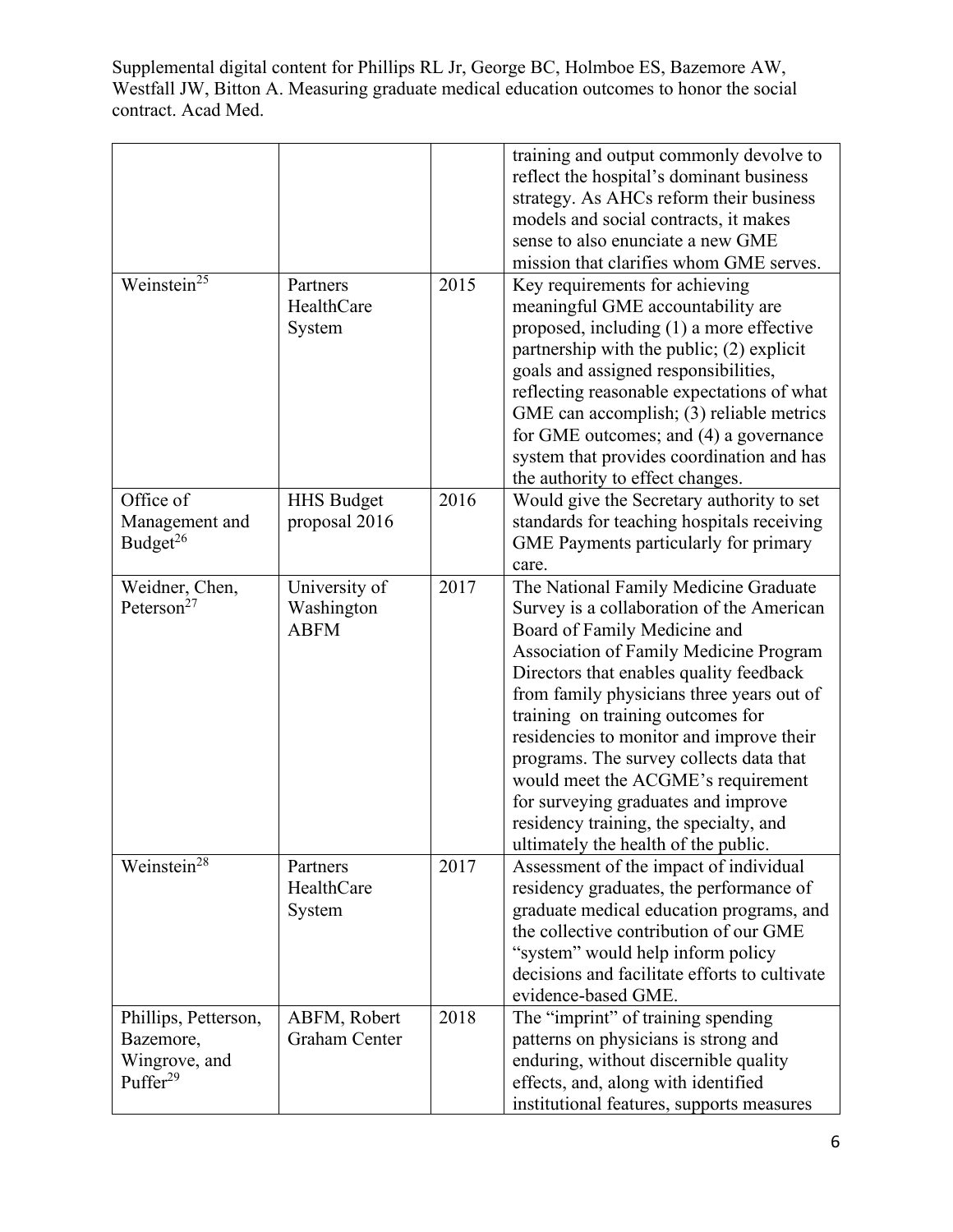|                                       |                         |      | and policy options for improved graduate<br>medical education outcomes.             |
|---------------------------------------|-------------------------|------|-------------------------------------------------------------------------------------|
| National                              | <b>Graduate Medical</b> | 2018 | Measuring and reporting GME outcomes                                                |
| Academies of                          | Education               |      | is important for professional                                                       |
|                                       |                         |      |                                                                                     |
| Sciences,                             | Outcomes and            |      | accountability and to justify public                                                |
| Engineering, and                      | Metrics:                |      | funding                                                                             |
| Medicine <sup>30</sup>                | Proceedings of a        |      | Many data are already available, and there                                          |
|                                       | Workshop                |      | are many opportunities to use those data                                            |
|                                       |                         |      | in novel ways. For example, presentations                                           |
|                                       |                         |      | at the workshop noted that data are                                                 |
|                                       |                         |      | currently collected by ACGME, NBME,                                                 |
|                                       |                         |      | HRSA, the VA, AMA, AAMC, ABMS,                                                      |
|                                       |                         |      | CMS, and state databases                                                            |
|                                       |                         |      | The medical and GME communities are                                                 |
|                                       |                         |      | not fulfilling all of their responsibilities                                        |
|                                       |                         |      | and it is time to consider values other than                                        |
|                                       |                         |      | self-regulation. The GME community                                                  |
|                                       |                         |      | may not be able to do this alone and it                                             |
|                                       |                         |      | may need to accept the idea that it needs                                           |
|                                       |                         |      | to partner with government and regulatory                                           |
|                                       |                         |      | bodies.                                                                             |
| Triola, Hawkins,<br>Skochela $k^{31}$ | NYU School of           | 2018 | Using practice data to evaluate medical                                             |
|                                       | Medicine,               |      | education programs can transform how                                                |
|                                       | ABMS, AMA               |      | the future physician workforce is trained<br>and better align continuously learning |
|                                       |                         |      | medical education and health care                                                   |
|                                       |                         |      | systems.                                                                            |
| Levin, Meyers,                        | Robert Graham           | 2019 | Family medicine residents who graduate                                              |
| Peterson, et al $^{32}$               | Center, ABFM            |      | from Federally Qualified Health Center-                                             |
|                                       |                         |      | aligned Teaching Health Center (THC)                                                |
|                                       |                         |      | training residencies are nearly twice as                                            |
|                                       |                         |      | likely to pursue employment in safety-net                                           |
|                                       |                         |      | settings compared with non-THC                                                      |
|                                       |                         |      | graduates. This trend has been consistent                                           |
|                                       |                         |      | over the past few years, suggesting that                                            |
|                                       |                         |      | the program is fulfilling its mission to                                            |
|                                       |                         |      | strengthen primary care in underserved                                              |
|                                       |                         |      | settings.                                                                           |
| Coutinho, Klink,                      | Robert Graham           | 2019 | There is little relationship between                                                |
| Wingrove, et al <sup>33</sup>         | Center                  |      | Primary Care GME trainee growth and                                                 |
|                                       |                         |      | state need indicators. States should                                                |
|                                       |                         |      | capitalize on opportunities to create                                               |
|                                       |                         |      | explicit linkages between UME, GME,                                                 |
|                                       |                         |      | and population need; strategically allocate                                         |
|                                       |                         |      | Medicaid GME funds; and monitor the                                                 |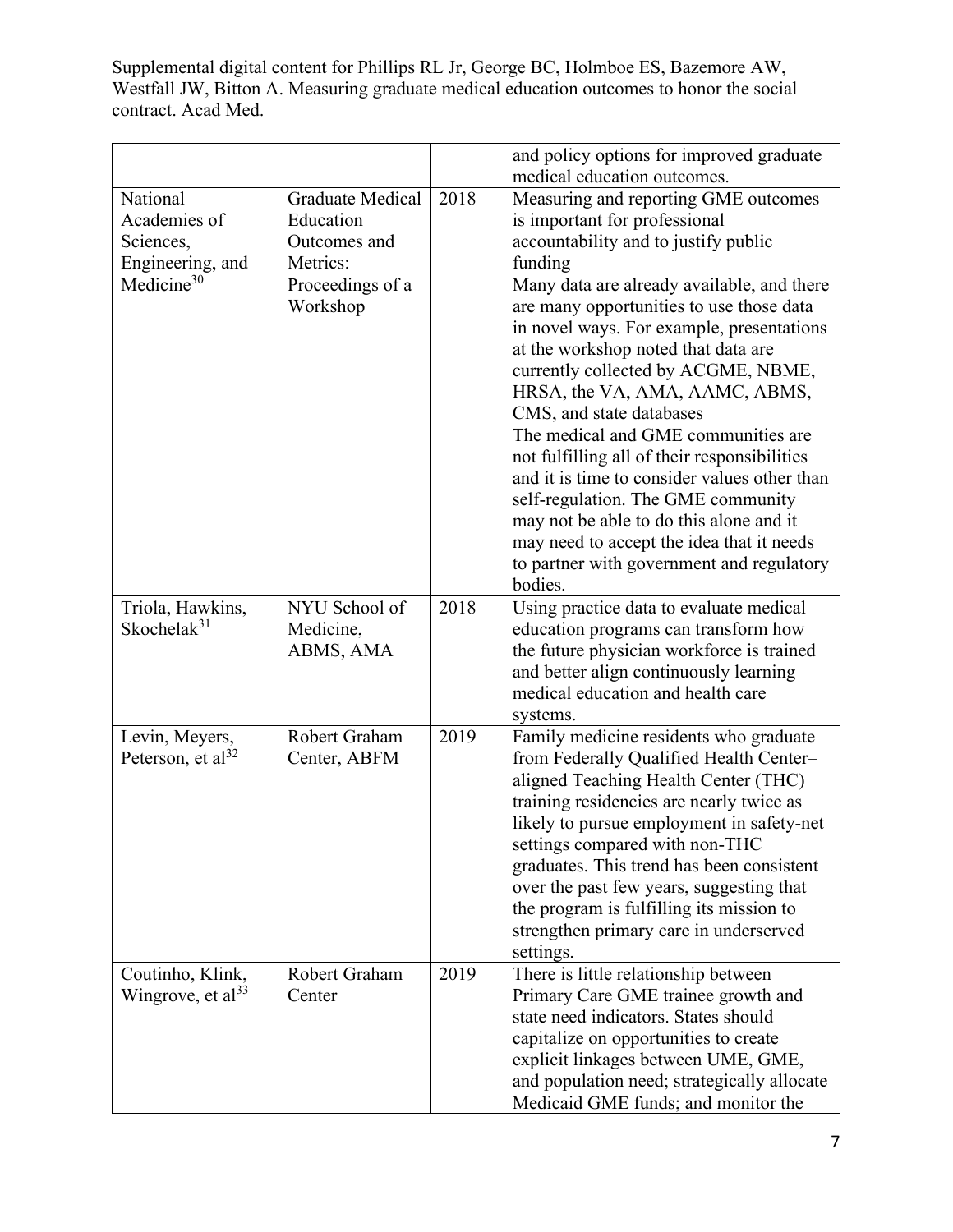|                     |               |      | impact of workforce policies and training |
|---------------------|---------------|------|-------------------------------------------|
|                     |               |      | institution outputs.                      |
| Rosenberg, Gauer,   | University of | 2019 | to develop a Medical Education Outcomes   |
| Smith, et $al^{34}$ | Minnesota     |      | Center (MEOC) to integrate education      |
|                     |               |      | data and to build a framework to          |
|                     |               |      | standardize the intake and processing of  |
|                     |               |      | requests for using these data             |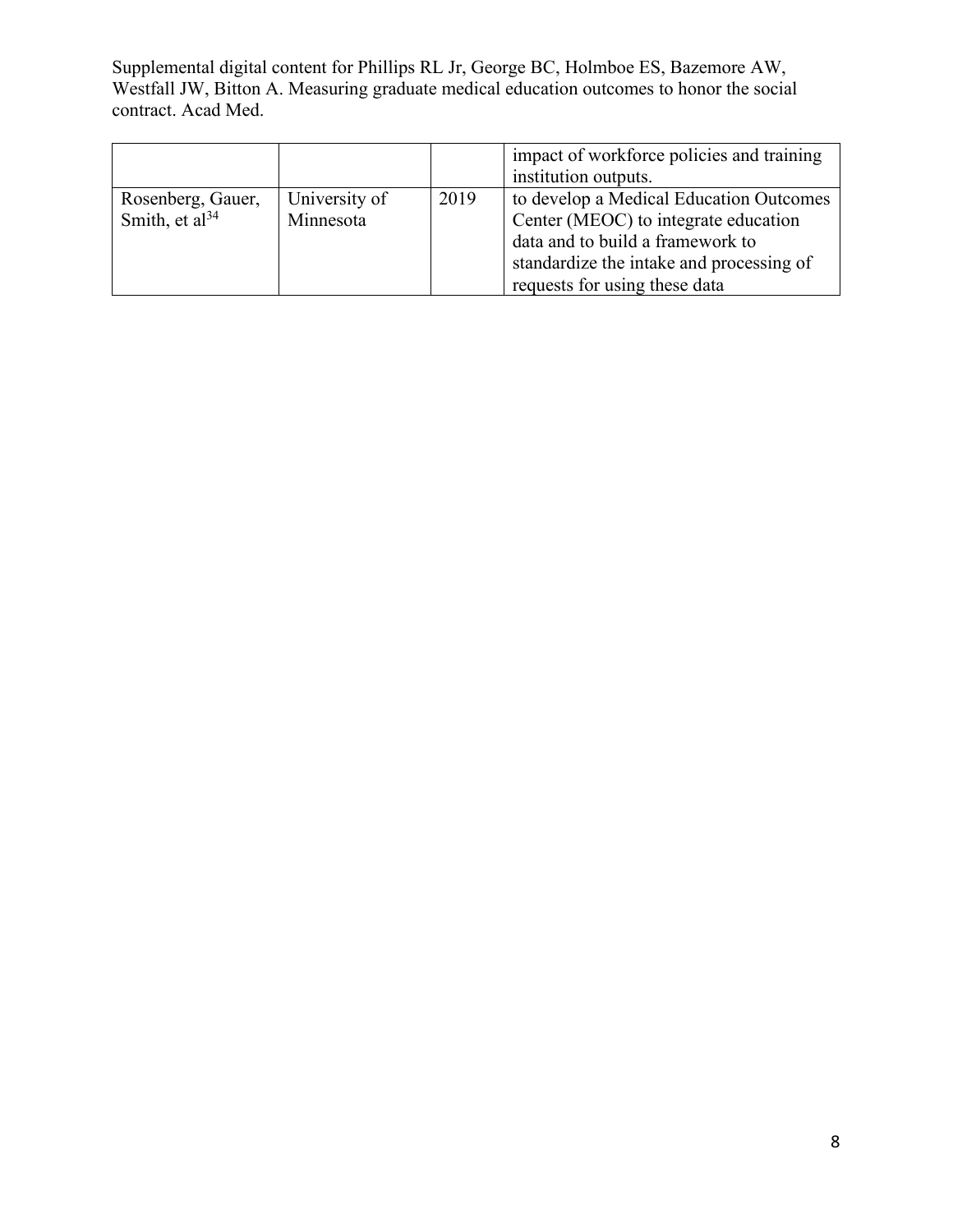## **References for Supplemental Digital Appendix 1**

- 1. Senate Finance Committee. *Senate Reports No. 404 (to Accompany H.R. 6675) Parts 1 and 2*. U.S. Congress; 1965:36.
- 2. Coggeshall, Lowell T. *Planning for Medical Progress through Education; a Report Submitted to the Executive Council of the Association of American Medical Colleges*. Association of American Medical Colleges; 1965.
- 3. Millis J, Boyer F, Cole W, et al. *The Graduate Education of the Physicians: The Report of the Citizens Commission on Graduate Medical Education*. American Medical Association; 1966.
- 4. Stevens, Rosemary A. Graduate Medical Education--Continuing History. *Journal of Medical Education*. 1978;53(1):1-18.
- 5. Magraw, Richard M., Fox, Daniel M., Weston, Jerry L. Health Professions Education and Public Policy: A Research Agenda. *Journal of Medical Education*. 1978;53(7):539-576.
- 6. Institute of Medicine. *Primary Care Physicians:Financing Their Graduate Medical Education in Ambulatory Settings*. The National Academies Press; 1989.
- 7. Cohen JJ. Honoring the "E" in GME. *Academic Medicine*. 1999;74(2). https://journals.lww.com/academicmedicine/Fulltext/1999/02000/Honoring the E in G ME.9.aspx
- 8. Rosenthal TC. Outcomes of rural training tracks: a review. *The Journal of Rural Health*. 2000;16(3):213-216.
- 9. Oliver, Thomas R., Grover, Atul, Lee, Philip R. *Variations in Medicare Payments for Graduate Medical Education in California and Other States*. California HealthCare Foundation; 2001. Accessed July 6, 2020. https://www.chcf.org/publication/variations-inmedicare-payments-for-graduate-medical-education-in-california-and-other-states/
- 10. The Commonwealth Fund Task Force on Academic Health Centers. *Training Tomorrow's Doctors: The Medical Education Mission of Academic Health Centers*. The Commonwealth Fund; 2001. Accessed July 6, 2020. https://www.commonwealthfund.org/sites/default/files/documents/\_\_\_media\_files\_publicat ions fund report 2002 apr training tomorrows doctors—the medical education missio

n of academic health centers ahc trainingdoctors 516 pdf.pdf 11. Whitcomb ME. Research in Medical Education: What Do We Know about the Link

- between What Doctors Are Taught and What They Do? *Academic Medicine*. 2002;77(11):1067-1068.
- 12. Chen FM, Bauchner H, Burstin H. A Call for Outcomes Research in Medical Education. *Academic Medicine*. 2004;79(10). https://journals.lww.com/academicmedicine/Fulltext/2004/10000/A\_Call\_for\_Outcomes\_R esearch\_in\_Medical\_Education.10.aspx
- 13. MedPAC. *June 2010 MEDPAC Report to Congress: Chapter 4: GME Financing*. Medicare Payment Advisory Commission; 2010. Accessed July 7, 2020. http://www.medpac.gov/docs/default-source/reports/Jun10\_EntireReport.pdf?sfvrsn=0
- 14. Council on Graduate Medical Education (U.S.), United States., Health Resources and Services Administration. Advancing primary care. Published 2010. Accessed February 5, 2021. http://purl.fdlp.gov/GPO/gpo11461
- 15. Weida NA, Phillips RL, Bazemore AW. Does graduate medical education also follow green? *Archives of internal medicine*. 2010;170(4):389-390.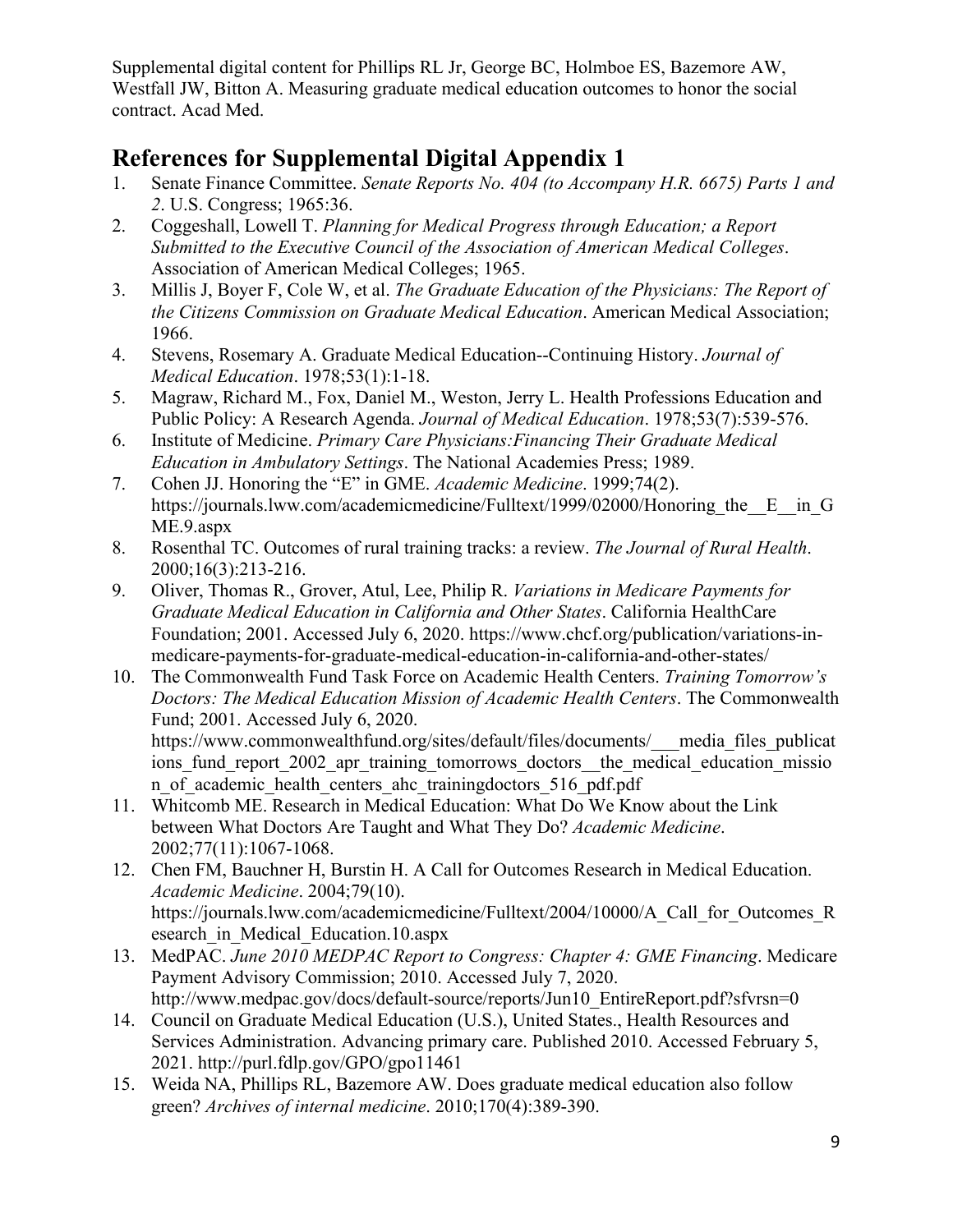- 16. Grover, Atul. GME and the future of the pathologist workforce. Presented at: 2013 CAP Policy Meeting; May 6, 2013; 2013 CAP Policy Meeting Washington, DC. Accessed July 5, 2020. http://www.cap.org/apps/docs/advocacy/policy\_meeting/gme.pdf
- 17. Chen C, Petterson S, Phillips RL, Mullan F, Bazemore A, O'Donnell SD. Toward graduate medical education (GME) accountability: measuring the outcomes of GME institutions. *Acad Med*. 2013;88(9):1267-1280. doi:10.1097/ACM.0b013e31829a3ce9
- 18. Reddy AT, Lazreg SA, Phillips RL, Bazemore AW, Lucan SC. Toward Defining and Measuring Social Accountability in Graduate Medical Education: A Stakeholder Study. *Journal of Graduate Medical Education*. 2013;5(3):439-445. doi:10.4300/JGME-D-12- 00274.1
- 19. Chen C, Xierali I, Piwnica-Worms K, Phillips R. The Redistribution Of Graduate Medical Education Positions In 2005 Failed To Boost Primary Care Or Rural Training. *Health Affairs*. 2013;32(1):102-110. doi:10.1377/hlthaff.2012.0032
- 20. Phillips RL, Petterson S, Bazemore A. Do residents who train in safety net settings return for practice? *Acad Med*. 2013;88(12):1934-1940. doi:10.1097/acm.0000000000000025
- 21. IOM (Institute of Medicine) ; *Graduate Medical Education That Meets the Nation's Health Needs*. The National Academies Press; 2014.
- 22. Peterson LE, Carek P, Holmboe ES, Puffer JC, Warm EJ, Phillips RL. Medical Specialty Boards Can Help Measure Graduate Medical Education Outcomes. *Academic Medicine*. 2014;89(6).

https://journals.lww.com/academicmedicine/Fulltext/2014/06000/Medical\_Specialty\_Board s Can Help Measure Graduate.11.aspx

- 23. Chen C, Petterson S, Phillips R, Bazemore A, Mullan F. Spending patterns in region of residency training and subsequent expenditures for care provided by practicing physicians for Medicare beneficiaries. *Jama*. 2014;312(22):2385-2393.
- 24. Phillips Jr RL, Bitton A. Tectonic shifts are needed in graduate medical education to ensure today's trainees are prepared to practice as tomorrow's physicians. *Academic Medicine*. 2014;89(11):1444-1445.
- 25. Weinstein DF. The elusive goal of accountability in graduate medical education. *Academic Medicine*. 2015;90(9):1188-1190.
- 26. Office of Management and Budget. *HHS FY2016 Budget in Brief*. U.S. Department of Health and Human Services; 2016. Accessed July 7, 2020. https://www.hhs.gov/about/budget/budget-in-brief/cms/medicare/index.html
- 27. Weidner AK, Chen FM, Peterson LE. Developing the National Family Medicine Graduate Survey. *Journal of graduate medical education*. 2017;9(5):570-573.
- 28. Weinstein DF. Optimizing GME by measuring its outcomes. *N Engl J Med*. 2017;377(21):2007-2009.
- 29. Phillips RL, Petterson SM, Bazemore AW, Wingrove P, Puffer JC. The effects of training institution practice costs, quality, and other characteristics on future practice. *The Annals of Family Medicine*. 2017;15(2):140-148.
- 30. National Academies of Sciences, Engineering, and Medicine. *Graduate Medical Education Outcomes and Metrics: Proceedings of a Workshop*. The National Academies Press; 2018. doi:10.17226/25003
- 31. Triola MM, Hawkins RE, Skochelak SE. The Time Is Now: Using Graduates' Practice Data to Drive Medical Education Reform. *Academic Medicine*. 2018;93(6).